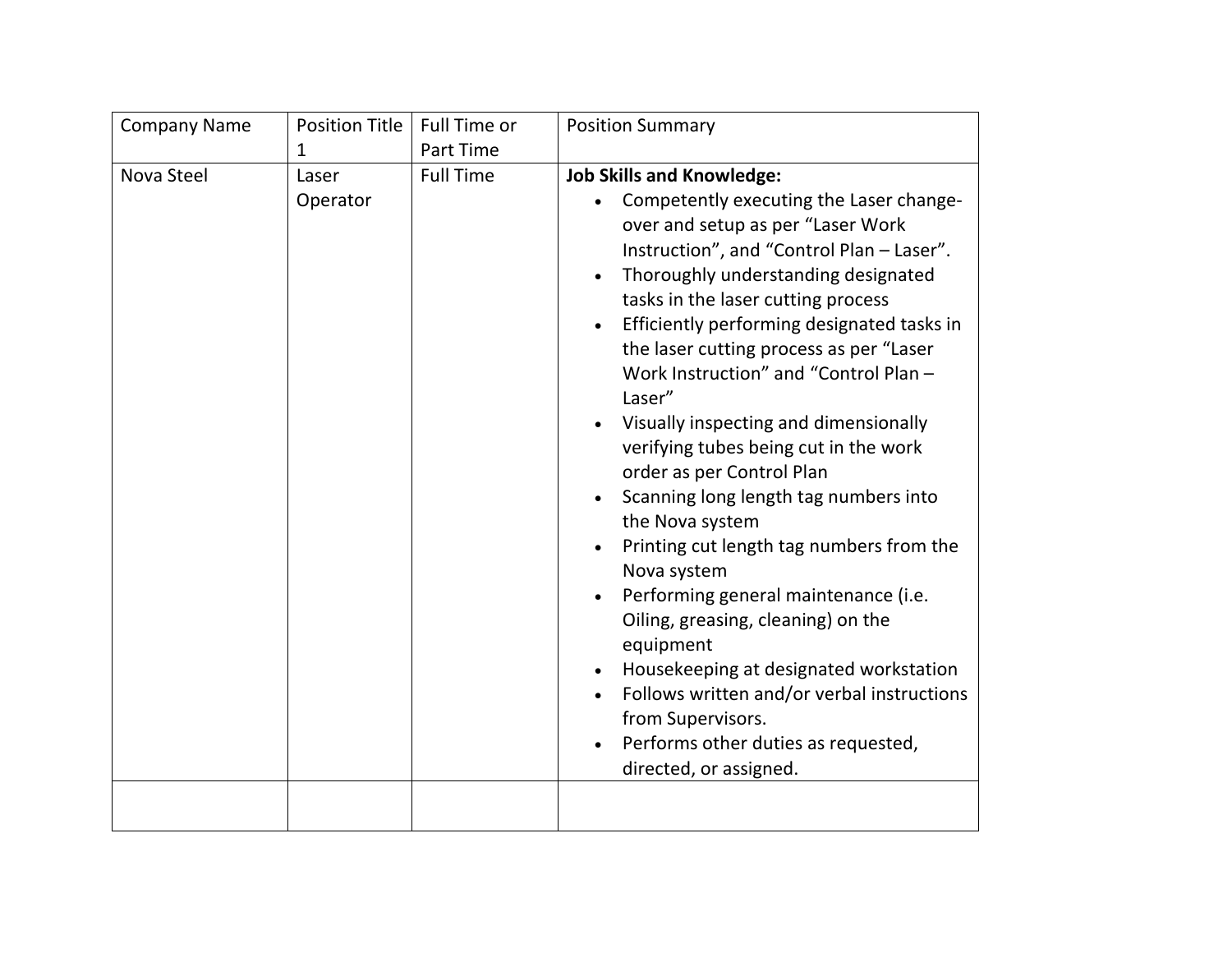| Quality    | <b>Full Time</b> | The Quality Technician participates in quality     |
|------------|------------------|----------------------------------------------------|
| Technician |                  | improvement teams to identify and solve quality    |
|            |                  | problems, conducts audits of company quality,      |
|            |                  | material, process, and technical requirements,     |
|            |                  | and identifies discrepancies. Assists in follow up |
|            |                  | for corrective action with areas at fault and      |
|            |                  | supports manufacturing activities through          |
|            |                  | auditing/monitoring of quality processes. Helps    |
|            |                  | analyzes and solves quality problems, performs     |
|            |                  | laboratory inspection/test, measures               |
|            |                  | product/process performance, all in the            |
|            |                  | promotion of continuous improvements.              |
|            |                  | This position will also support the various plant  |
|            |                  | floor quality operational needs as part of the     |
|            |                  | overall department teamwork initiative.            |
|            |                  |                                                    |
|            |                  | <b>Job Skills and Knowledge:</b>                   |
|            |                  | Inspects products using gauges,                    |
|            |                  | coordinate measuring machine, scales,              |
|            |                  | oscilloscope, and vision prior to shipment.        |
|            |                  | Follows written and/or verbal instructions         |
|            |                  | from Supervisors.                                  |
|            |                  | Generates spreadsheets for data<br>collection.     |
|            |                  | Reconciles final inspection                        |
|            |                  | documentation for shipments.                       |
|            |                  | Interacts with team members, leads,                |
|            |                  | supervisors, and managers as needed.               |
|            |                  | Tests incoming raw materials.                      |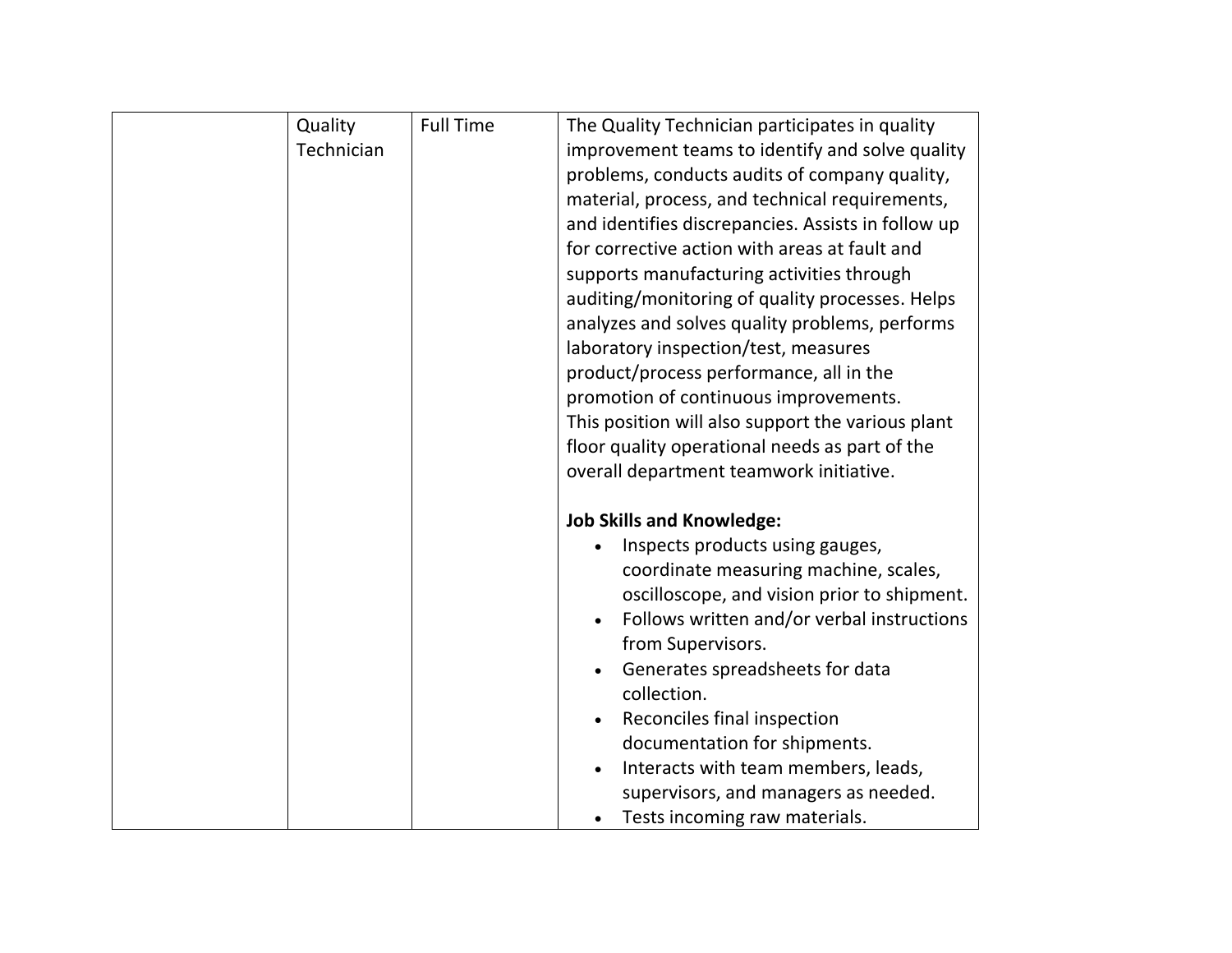|          |                  | Makes and revises set ups on test stands<br>calibrated by others.<br>Corrects for errors in own work.<br>Performs record-keeping duties.<br>Performs minor maintenance of quality<br>lab equipment, as required, wipes and<br>keeps machines, and tools.<br>Reports recognized defective material<br>and equipment to supervisor.<br>Follows all aspects of Standardized Work<br>Instructions.<br>Understands and adhere to current<br>health, safety, and environmental policies<br>(ISO14001). Is empowered to identify,<br>stop, and communicate or escalate<br>appropriate action in regard to safety,<br>health, and environmental concerns.<br>Understands current quality policies and<br>procedures (IATF 16949). Is empowered<br>to identify, stop, and communicate or<br>escalate appropriate action in regard to<br>product quality.<br>Performs other duties as requested,<br>directed, or assigned. |
|----------|------------------|------------------------------------------------------------------------------------------------------------------------------------------------------------------------------------------------------------------------------------------------------------------------------------------------------------------------------------------------------------------------------------------------------------------------------------------------------------------------------------------------------------------------------------------------------------------------------------------------------------------------------------------------------------------------------------------------------------------------------------------------------------------------------------------------------------------------------------------------------------------------------------------------------------------|
| Operator | <b>Full Time</b> | <b>Job Skills and Knowledge:</b>                                                                                                                                                                                                                                                                                                                                                                                                                                                                                                                                                                                                                                                                                                                                                                                                                                                                                 |
|          |                  |                                                                                                                                                                                                                                                                                                                                                                                                                                                                                                                                                                                                                                                                                                                                                                                                                                                                                                                  |
|          |                  | Competently executing the change-over                                                                                                                                                                                                                                                                                                                                                                                                                                                                                                                                                                                                                                                                                                                                                                                                                                                                            |
|          |                  | and set-up as per work instructions                                                                                                                                                                                                                                                                                                                                                                                                                                                                                                                                                                                                                                                                                                                                                                                                                                                                              |